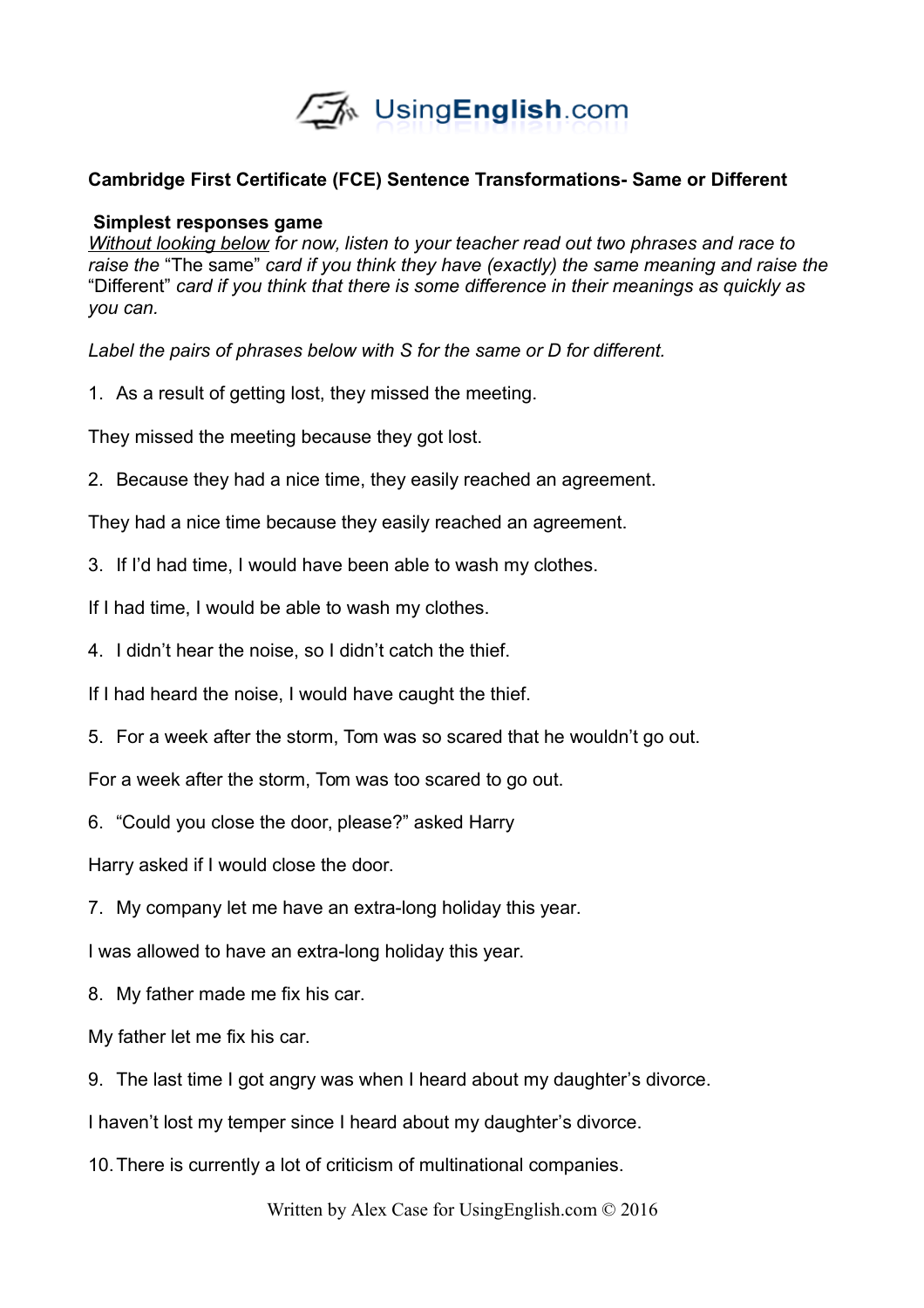

Multinational companies are being criticised a lot at the moment.

11. Although I'm feeling depressed, I have a party this evening.

Despite having a party this evening, I feel depressed.

12.I regret changing jobs.

I wish I had changed jobs.

13.The special set lunch includes half a bottle of wine.

Half a bottle of wine is included in the special set lunch.

14.My sister started working there five years ago.

My sister worked there for five years.

15.Fiction doesn't interest me.

I'm not interested in fiction.

16.Tom isn't as nearly intelligent as me.

I am slightly more intelligent than Tom.

*Hint: There should be the same number of S pairs and D pairs above.* 

*Check your answers as a class.*

*Without looking above, try to write a sentence which has (exactly) the same meaning as each sentence given below. Small differences in language or big differences in language between the sentence there and the sentence you write are both okay, as long as they have exactly the same meanings. Many sentences not above are also possible with the same meaning.* 

*Check with the answer key. Note that other answers might be possible.*

*Work in groups to write similar pairs of sentences which have the same or (slightly) different meanings to test other groups with, perhaps based on real exam questions.*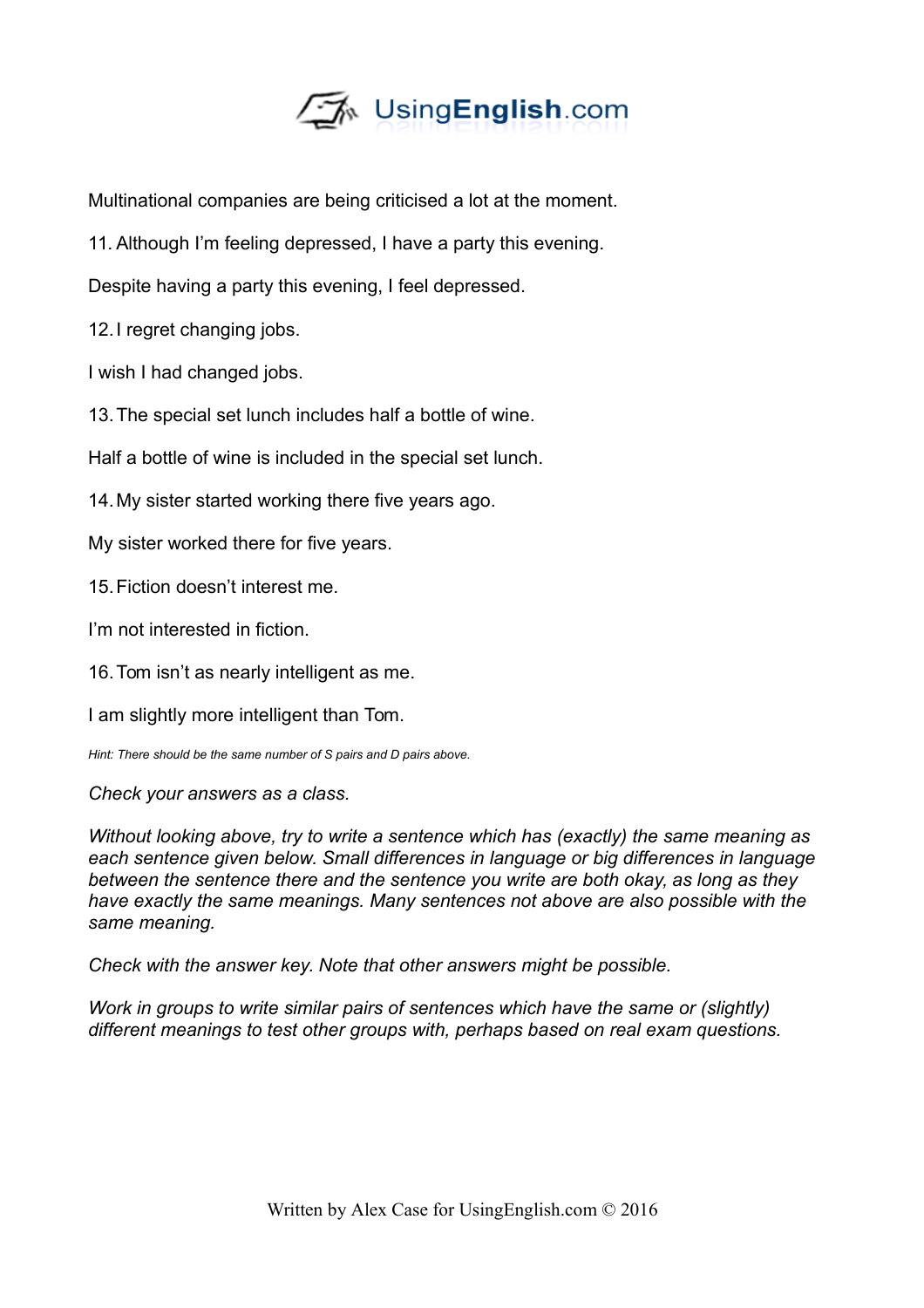

1. As a result of getting lost, they missed the meeting. **BECAUSE** 

2. Because they had a nice time, they easily reached an agreement. SO

3. If I'd had time, I would have been able to wash my clothes. COULDN'T

4. I didn't hear the noise, so I didn't catch the thief. IF

5. For a week after the storm, Tom was so scared that he wouldn't go out. TOO

6. "Could you close the door, please?" asked Harry IF

7. My company let me have an extra-long holiday this year. ALLOWED

8. My father made me fix his car. FORCED

9. The last time I got angry was when I heard about my daughter's divorce. **SINCE** 

10.There is currently a lot of criticism of multinational companies. **CRITICISED** 

11. Although I'm feeling depressed, I have a party this evening. **DESPITE** 

12.I regret changing jobs. **WISH** 

13.The special set lunch includes half a bottle of wine. INCLUDED

14.My sister started working there five years ago. WORKED

15.Fiction doesn't interest me. INTERESTED

16.Tom isn't as nearly intelligent as me. **MORF**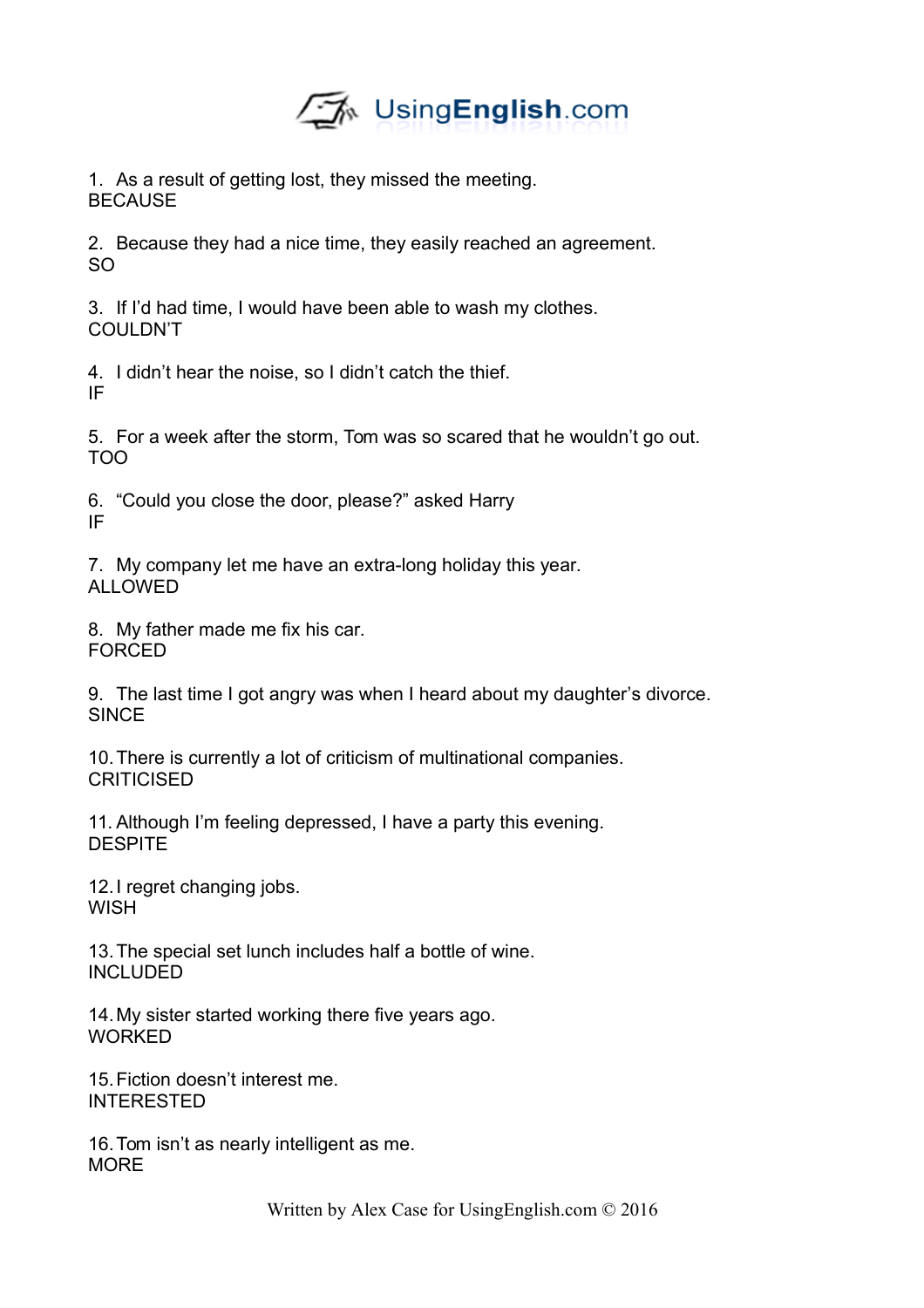

**Cards to hold up**

| The same   | <b>Different</b> |
|------------|------------------|
| The same   | <b>Different</b> |
| The same   | <b>Different</b> |
| The same   | <b>Different</b> |
| The same   | <b>Different</b> |
| The same I | Different        |
| The same   | Different        |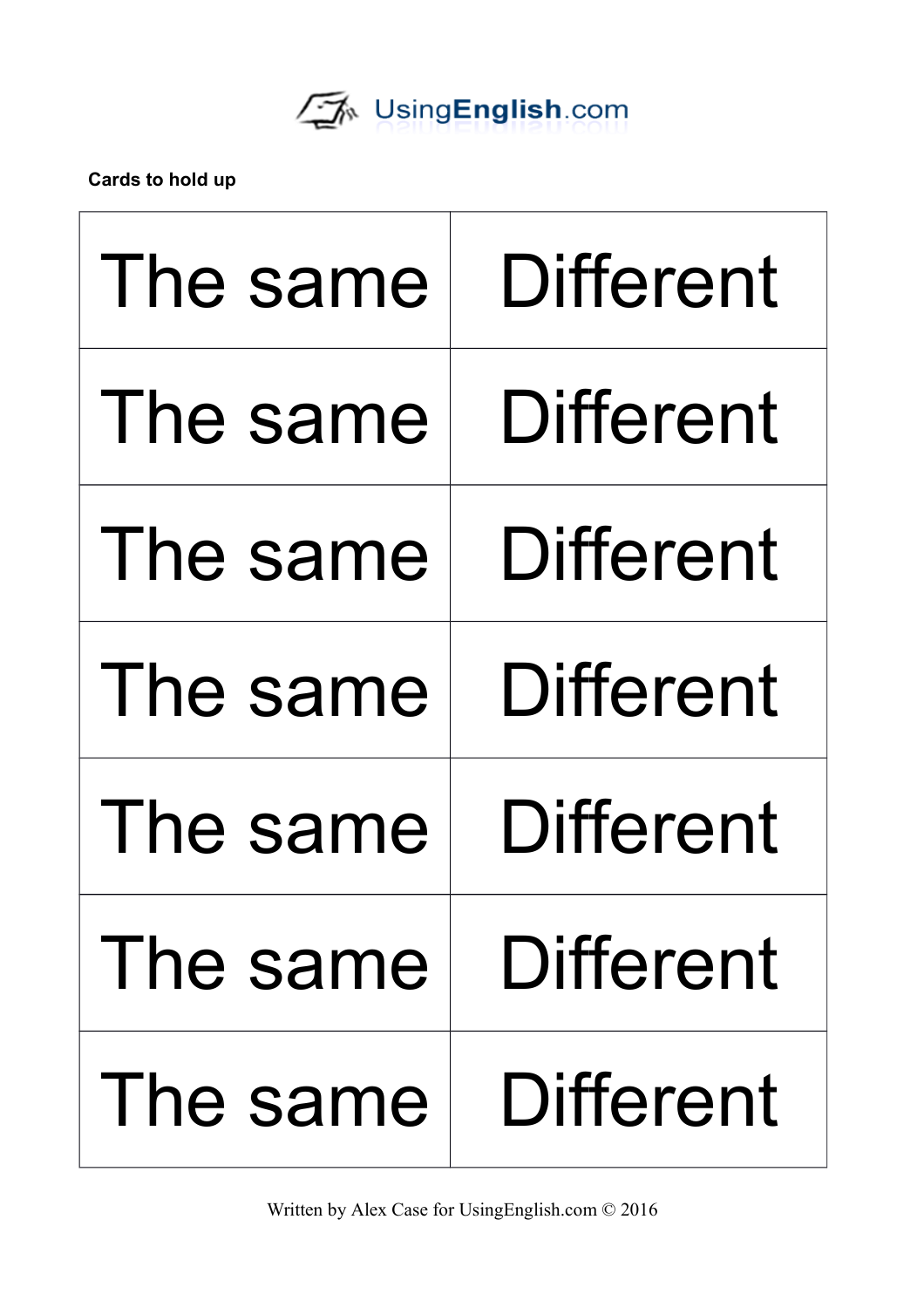

## **Suggested answers**

*Answers in bold are different, with answers meaning the same as the top sentence written after the dash. Other sentences meaning the same thing are possible, so please check any different sentences that you wrote with your teacher.* 

1. As a result of getting lost, they missed the meeting.

**BECAUSE** 

They missed the meeting because they got lost.

# **2. Because they had a nice time, they easily reached an agreement. SO**

**They had a nice time because they easily reached an agreement. – They had a nice time, so they easily reached an agreement./ They easily reached an agreement because they had a nice time.** 

**3. If I'd had time, I would have been able to wash my clothes.** 

**COULDN'T**

**If I had time, I would been able to wash my clothes. – I didn't have time, so I couldn't wash my clothes./ I wasn't able to wash my clothes because I didn't have time.**

4. I didn't hear the noise, so I didn't catch the thief.

IF

If I had heard the noise, I would have caught the thief.

5. For a week after the storm, Tom was so scared that he wouldn't go out.

TOO

For a week after the storm, Tom was too scared to go out.

## **6. "Could you close the door, please?" asked Harry IF**

**Harry asked if I would close the door. – Harry asked if I could close the door./ Harry asked if I would mind closing the door.** 

7. My company let me have an extra-long holiday this year.

**ALLOWED** 

I was allowed to have an extra-long holiday this year.

#### **8. My father made me fix his car. FORCED**

# **My father let me fix his car. – My father forced me to fix his car.**

9. The last time I got angry was when I heard about my daughter's divorce. **SINCE** 

I haven't lost my temper since I heard about my daughter's divorce.